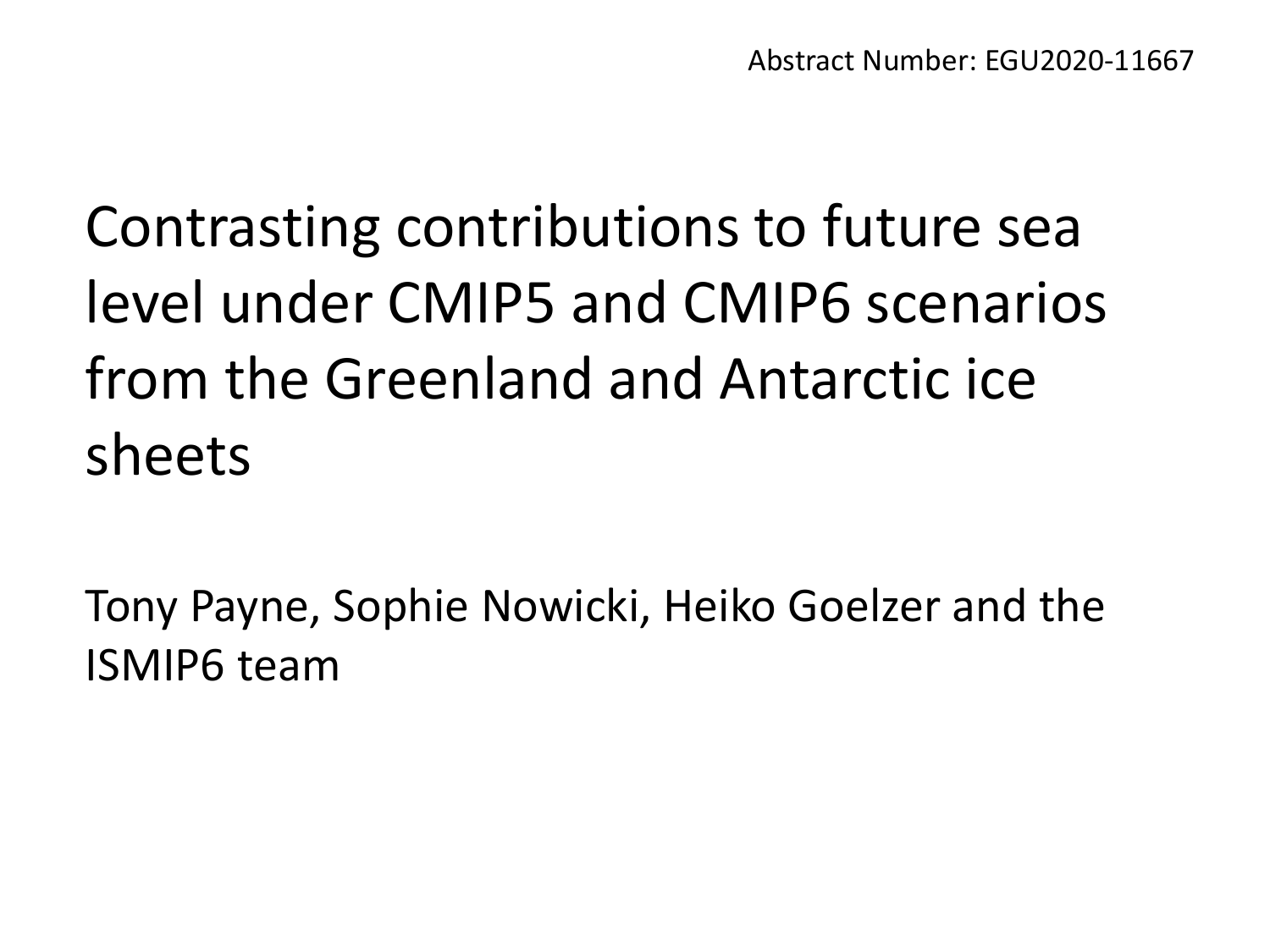## Aim

To assess how the higher climate sensitivity of CMIP6 projections (relative to CMIP5) impacts the sea-level rise contributions of Antarctic and Greenland.

# Method

Same experimental design as CMIP5 inter-comparison for Greenland (see Goelzer) and Antarctica (see Seroussi).

Small CMIP6 ensemble of opportunity (3×SSP585 and 1×SS0126 reflecting upper half of ensemble's climate sensitivity.

16 ice sheet models for Greenland and 9 for Antarctica.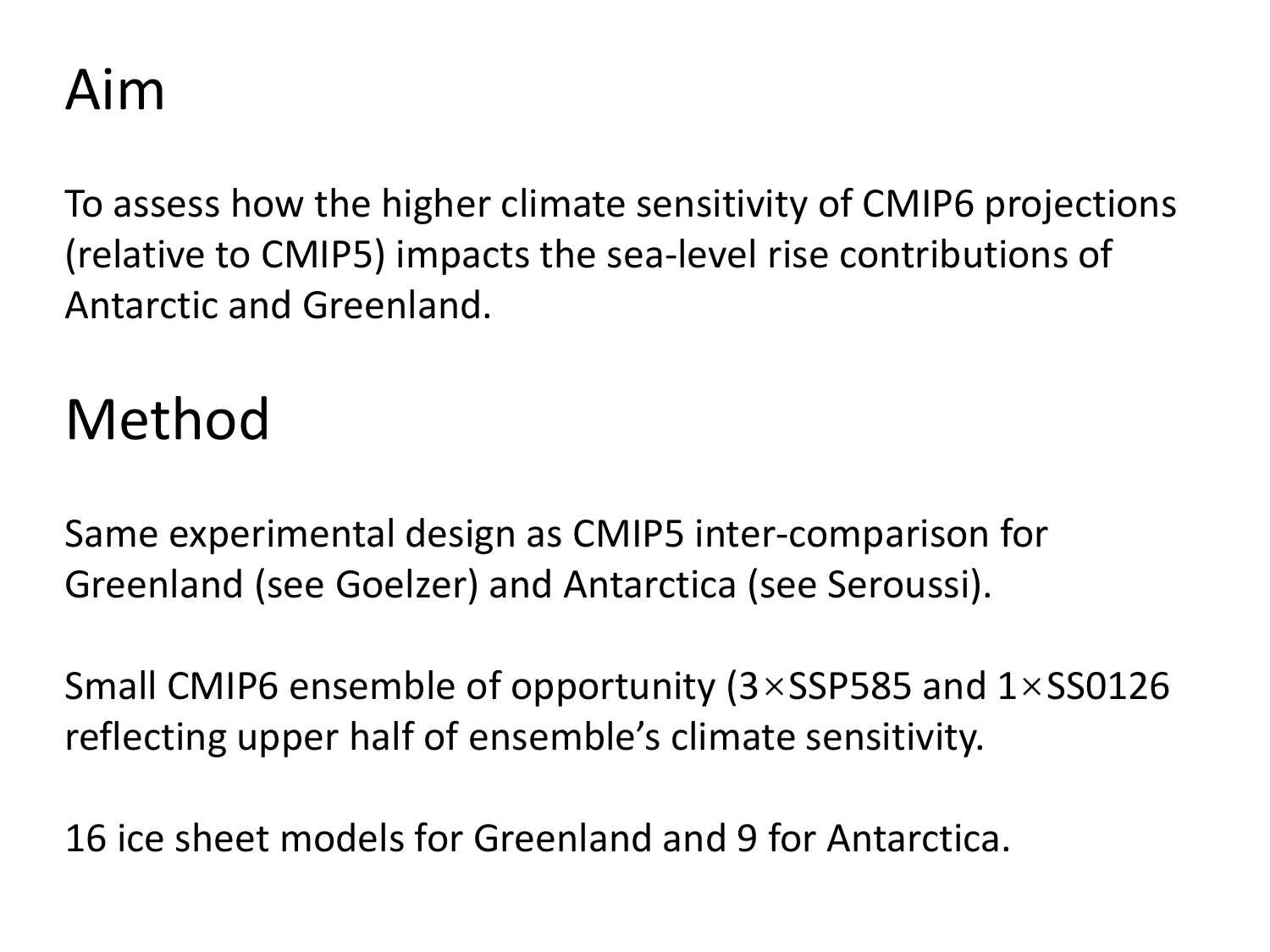Atmospheric forcing from CMIP6 models compared to CMIP5 sample (shaded area)

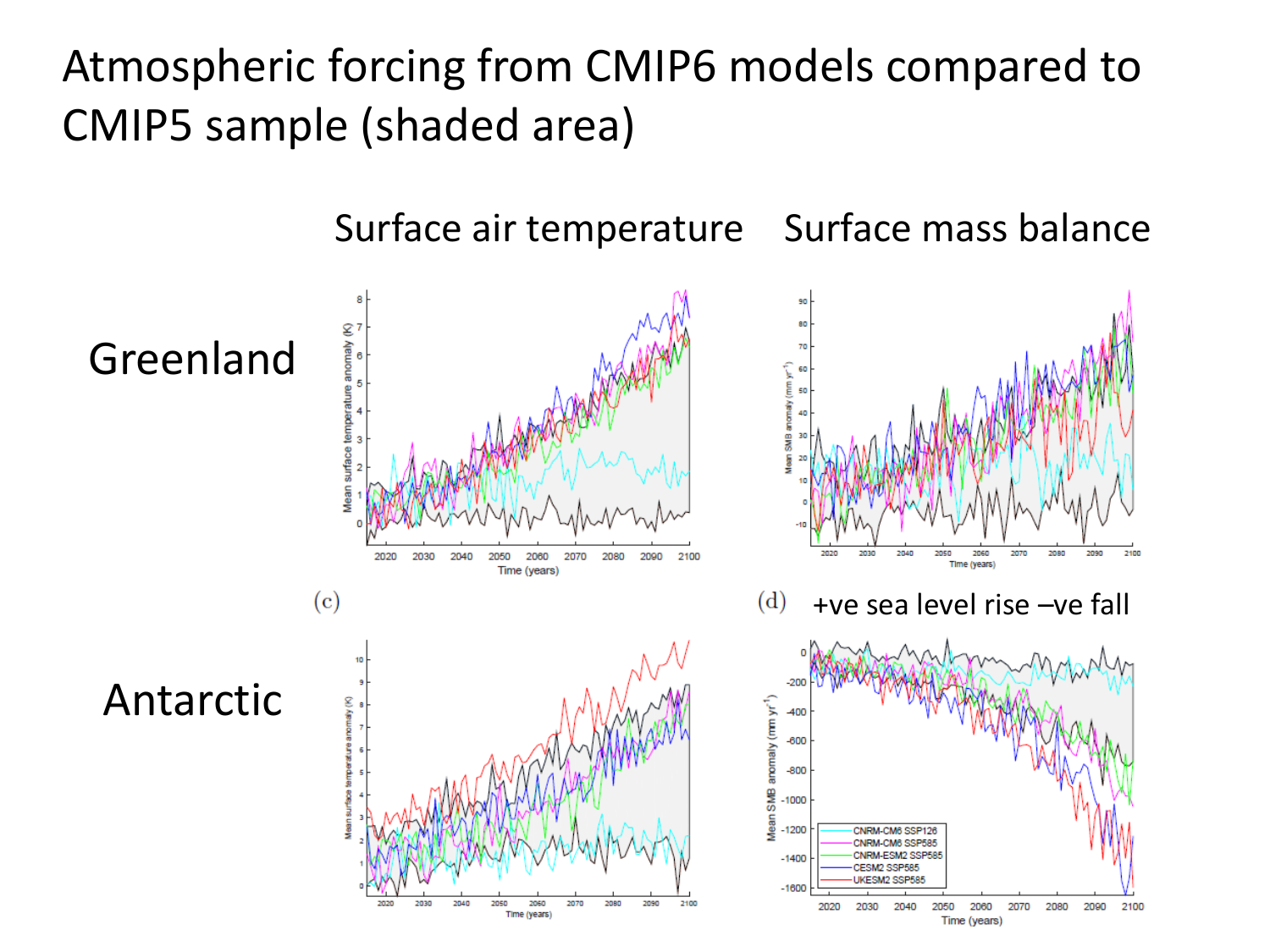#### Ocean thermal forcing from CMIP6 models compared to CMIP5 sample (shaded area)

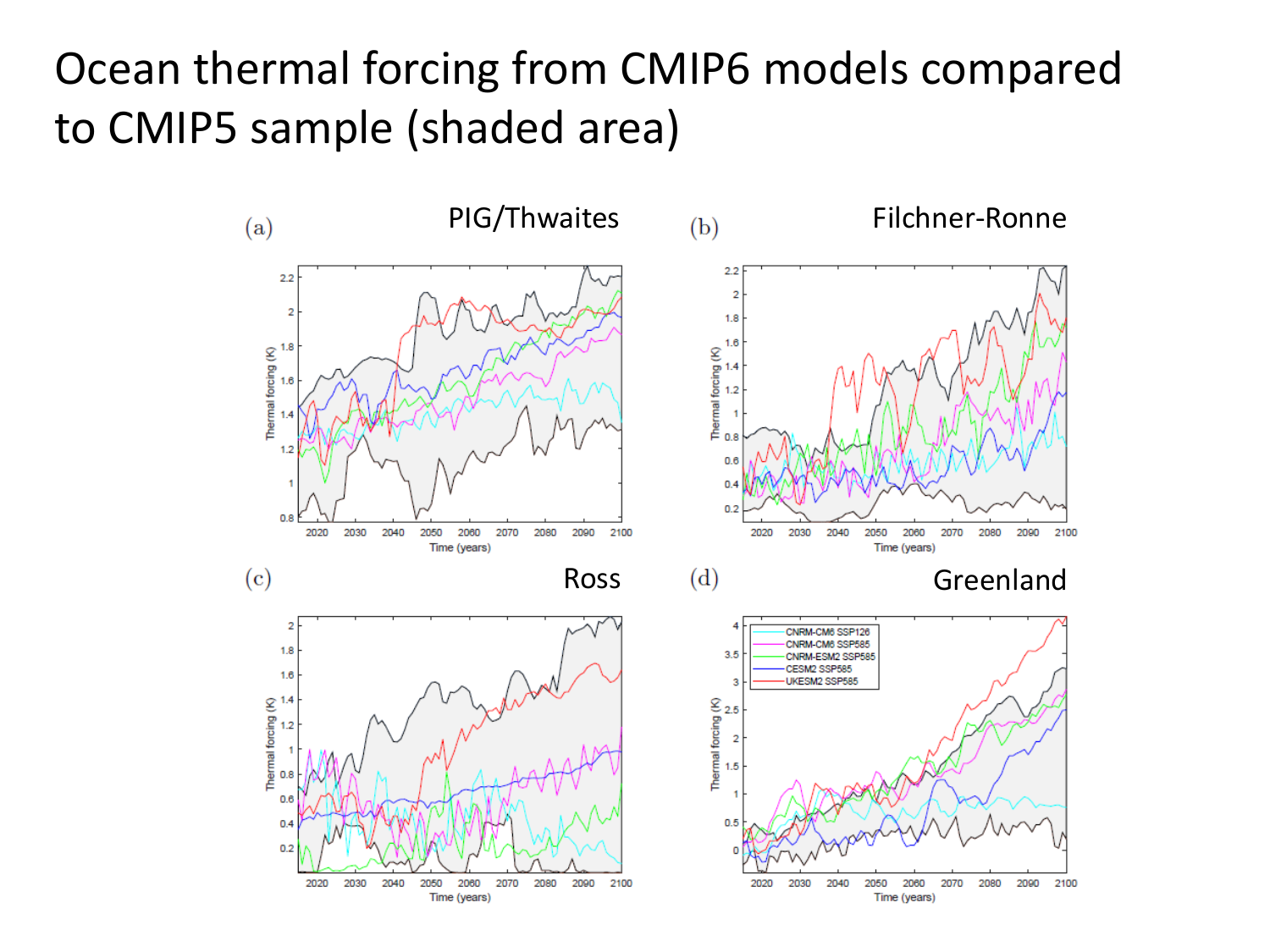### Greenland SLR from CMIP6 models compared to CMIP5 sample



#### (b) SLR at 2100 for SSR126 & 585. Boxes show CMIP5 ranges.

Symbols refer to individual ice sheet models.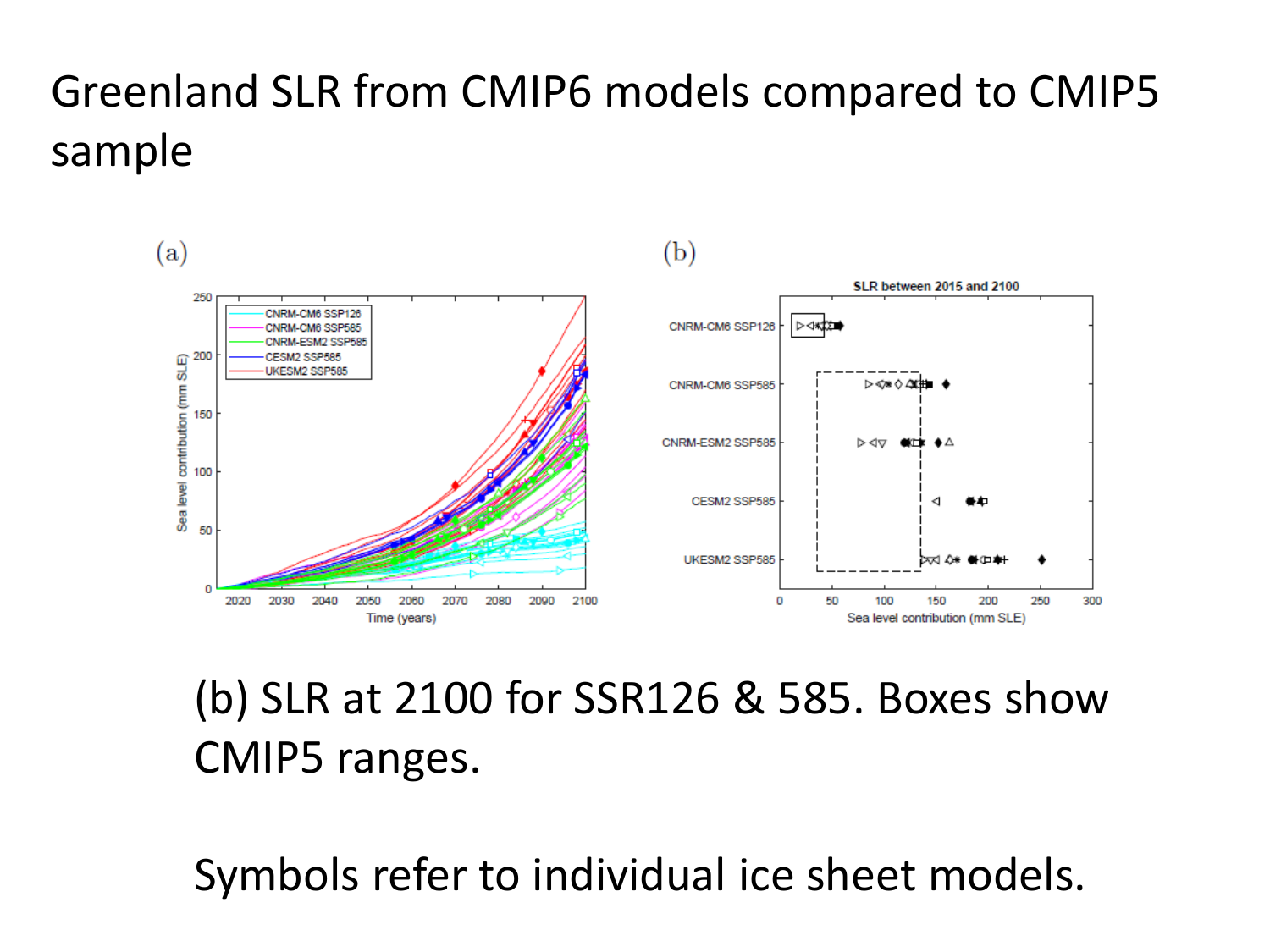### Antarctic SLR from CMIP6 models compared to CMIP5 sample